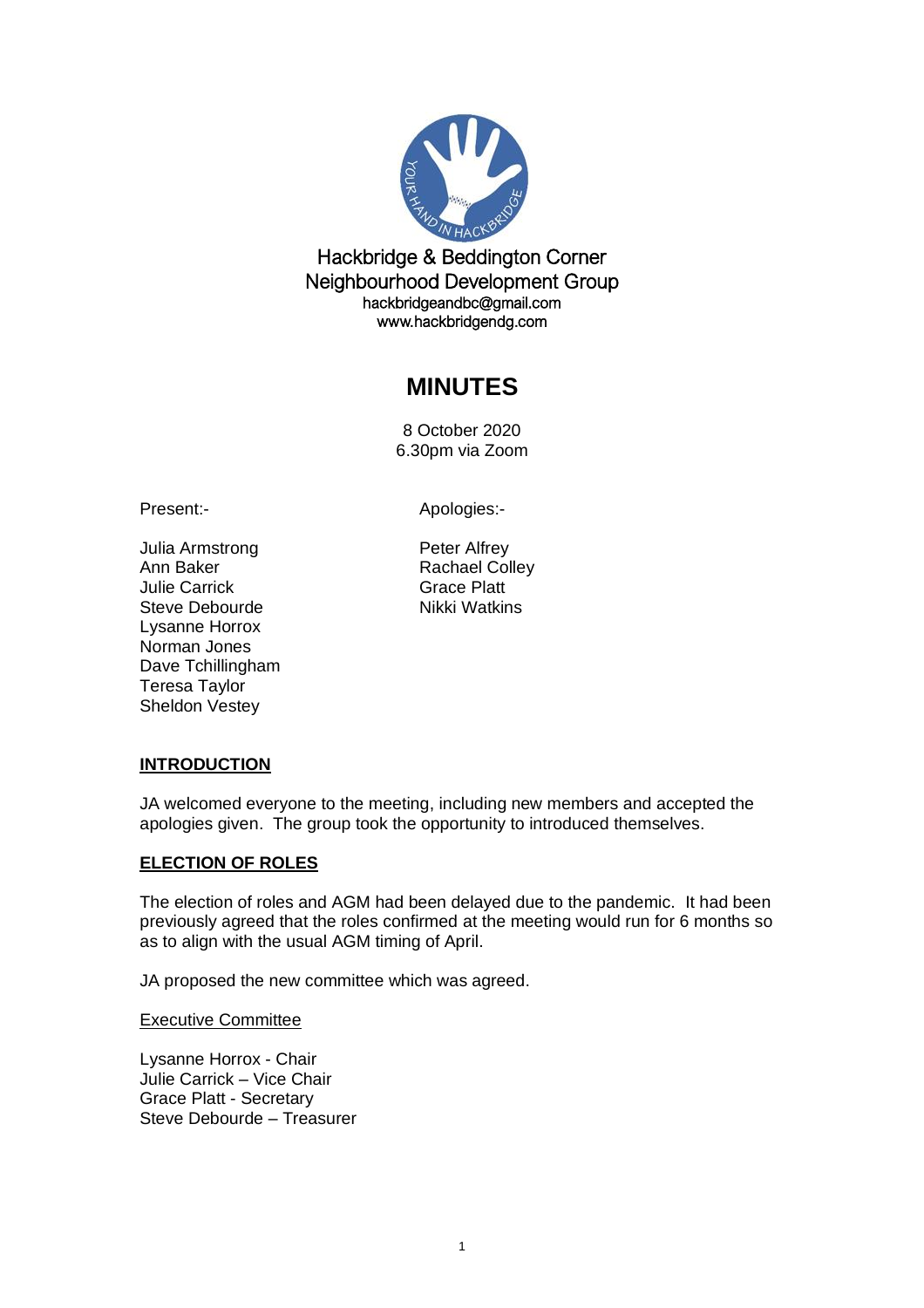#### Other Roles

Peter Alfrey – Project Officer / biodiversity Dave Tchillingham – Project Officer Sheldon Vestey – Marketing Officer

#### Members

Julia Armstrong, Norman Jones, Ann Baker, Rachael Colley, Teresa Taylor, Nikki Watkins

# **HOUSE KEEPING**

LH confirmed the constitution states there should be at least 6 formal meetings a year, with a quorum of 7 members and a minimum of 4 committee members to vote on any decisions.

Terms of Reference state there should be 21 members. The group need to come up with ways of attracting new members.

# **ACTION: ALL**

Everyone confirmed they are happy for their email to be visible when sending out group emails. Members also agreed to being part of a WhatsApp group.

#### **ACTION: For those absent, please confirm you are happy with this and all mobile numbers to be sent to LH to set up WhatsApp.**

# **CURRENT ACTIVITES**

LH gave a brief overview listing the ongoing developments in the area:-

- New Mill Quarter Felnex Barratts
- Nightingale Close Rydon
- Maple Grove Corbet Close including Wandle Trail Rydon
- Millfields Wandle Valley Trading Estate Redrow
- Greenside Views Mill Green Business Park

Planning applications waiting approval

- 29 Hackbridge Road 1 x house
- Vulcan House, Restmor Way permitted development from office to residential, but requested an extra storey. Permission still not given, despite work starting.

# **Ongoing projects**

- **Beddington Farmlands** 
	- o Next CAMC meeting 15 October
	- o Access Working Group site visit on 12 October to Thurrock Nature Reserve to look at their public access on the site and opportunity to ask questions about their progress through development.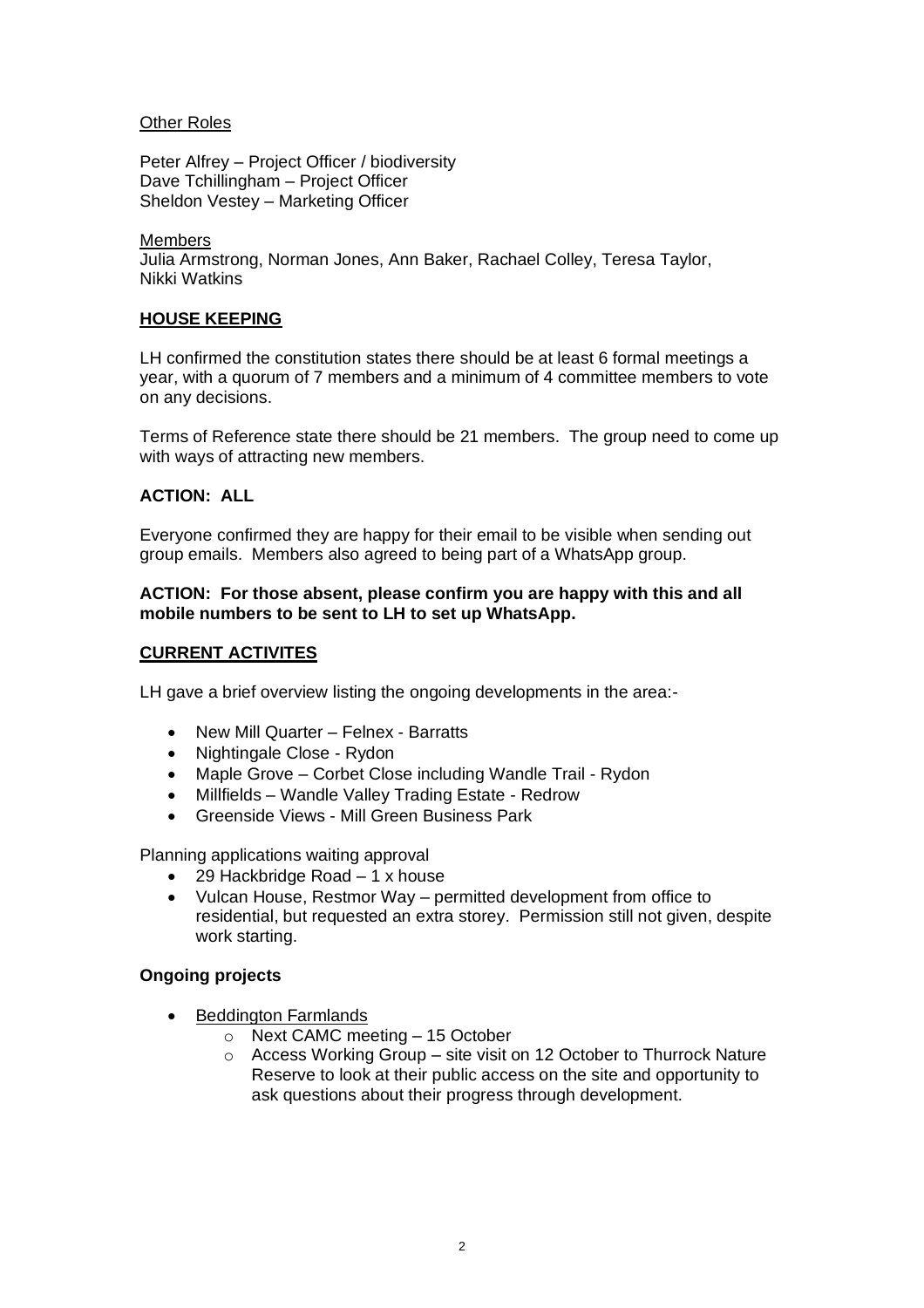- Corbet Close Wandle Trail
	- o Working with Wandle Valley Forum to stop the relocation of the Wandle Trail being further away from the river and ensure path material is appropriate for the whole stretch.
	- o At the end of the Local Committee meeting Cllr Stears mentioned the closure of part of the path for 12 weeks from February 2021. This is a short cut for the 80 bus and used by a lot of school children.

#### **ACTION: LH to email Highways and Rydon to see if there can be partial access to the path from Riverside Close during the works**

- Hackbridge Train Station
	- o LH, DT and other residents met with Network Rail earlier in the year to see what improvements could be made to the station using the Passenger Benefit Fund (consultation feedback used) & £50k Section 106 money from Felnex.
	- $\circ$  It has been confirmed that GTR will pay for a feasibility study to see how they can make the car park safer for pedestrians to walk through.
- Greening up Hackbridge
	- o The NDG have done various projects in the past engaging with schools and mass bulb planting, bioblitz etc.
	- o DT has engaged with IDVerde this year and trying to implement some of the Hackbridge Green Space Management Plan which is Appendix 7 of our neighbourhood plan
	- o Awaiting outcome of Postcode Lottery funding application and intention to apply to Beddington Community Fund for mass bulb planting along the 3 verges on London Road and Hackbridge Green.
- Formal access onto the land north of BedZED
	- o Applied for funding from Sutton Council's Neighbourhood Fund for welcome area, interpretation boards and to work with Sutton Council to make safe the culvert and innovative ways to restrict motorcycles.

# **REPRESENTATION ON OTHER COMMITTEES**

It was noted that members of the group also represented other committees, which is great to help with networking.

- Viridor Conservation, Access and Management Committee LH & NJ
- Viridor Community Liaison Group DT
- Viridor Beddington Community Fund JA
- Felnex Liaison Group LH, JC, NW, SV
- Ward Co-ordinator for Neighbourhood Watch SV
- Local Committee representatives JA, PA. SV & DT approved on 8/10/20
- Wandle Valley Forum Executive Committee LH
- BedZED Residents Association DT
- New Mill Quarter Residents Associate SV